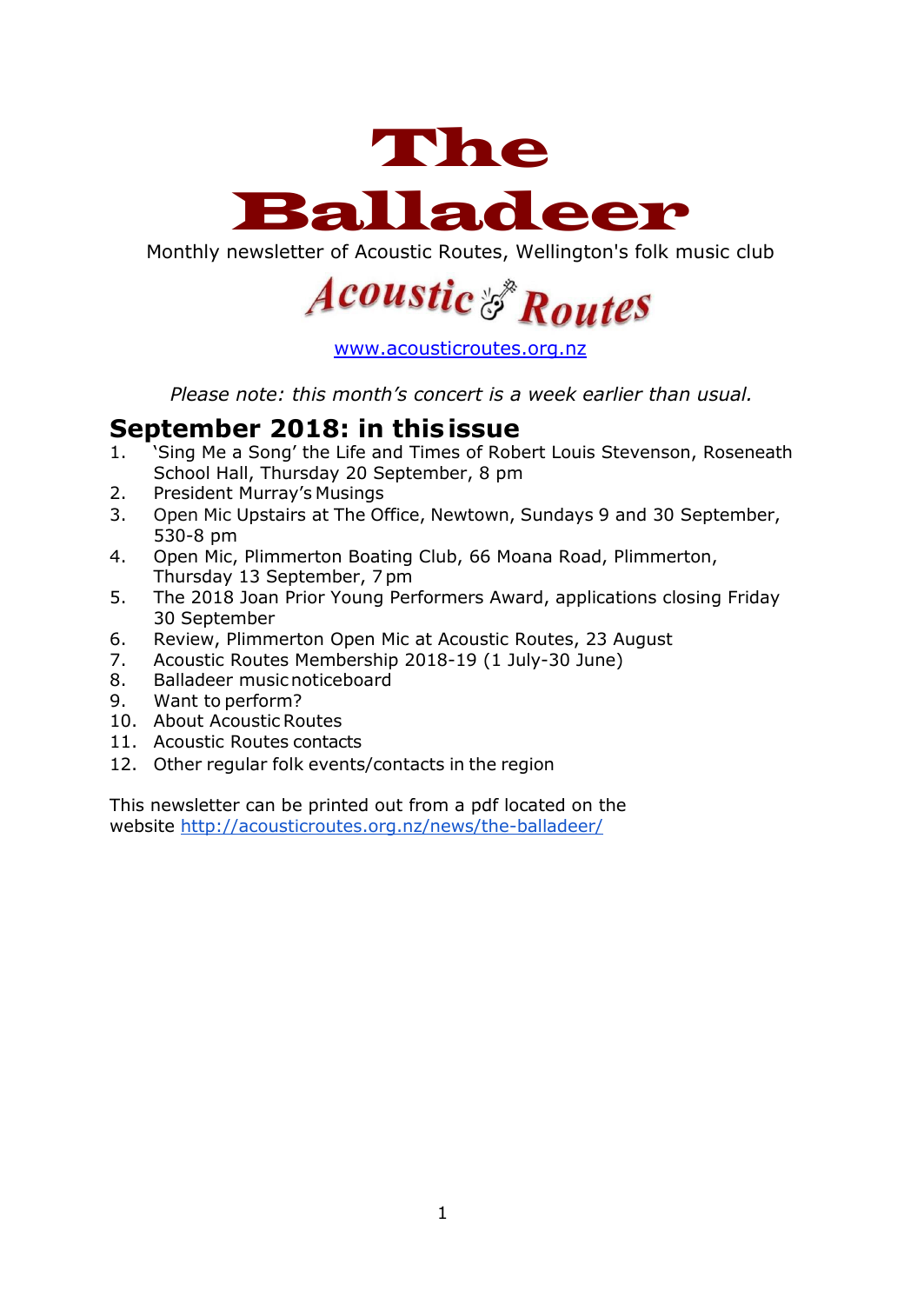# **1. 'Sing Me a Song' the Life and Times of Robert Louis Stevenson, Roseneath School Hall, Thursday 20 September 8 pm (note - one week earlier than usual)**



Door sales only, non-members \$25, members \$20

## **2. President Murray's Musings**



Hi Folkies at the start of a new Acoustic Routes Year. We held a very successful AGM upstairs in the Sprig n Fern. Numbers were unavoidably down, because a very well-known and dearly loved folkie Hamish MacClean had tragically and unexpectedly passed away, resulting in a number of members leaving Wellington, to attend his farewell. My deepest sympathy to all his family and friends.

The incumbent committee and office holders were returned, with no changes. Sue Ikin, treasurer, Kevin Ikin, Secretary, Madeleine Ashworth and Bruce Carey Committee members, and myself as President.

A highlight of the AGM was the awarding to Bruce Carey of the JAPan Memorial trophy for the most improved performer.

Outside the committee Philippa Boy has agreed to continue producing the Balladeer. I am hoping John Burnell will agree to continue running our computer communications and that Annie McGregor will run another Riverslea mini-festival next year. Roy McGuinness will continue to run Plimmerton Open Mic, in association with us. I hope Kim and Sue Rose will once again host this year's Acoustic Routes Christmas party.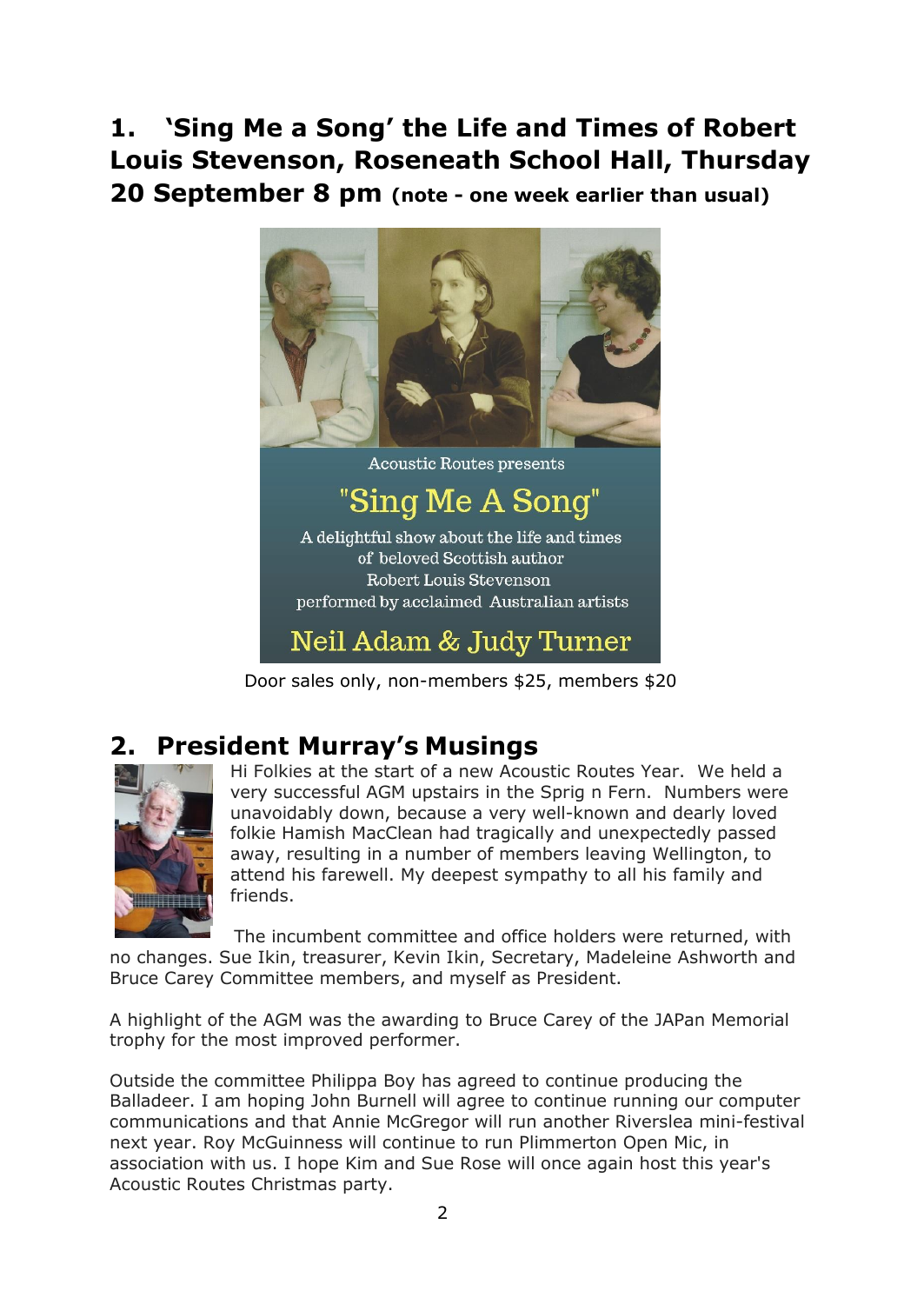I would very much like to thanks the committee and all those outside the committee for their very hard work last year and agreeing to take on another year of work for Acoustic Routes. I'd also like to thank all those who attended the AGM. I felt that we had some extremely positive, robust, searching and interesting discussion about the club. I would dearly like to have a few more able people join our team. We want to make changes, and we need help and support to accomplish this.

Around thirty of us folkies, attended the annual Riverslea Reviver generously and superbly run by Annie Mc Gregor at Riverslea retreat in the Otaki Gorge. Firstly, thank you so much Annie and Roy. It was a wonderful way to spend a weekend with friends, socialising, eating and above all playing music together all day and night. I really enjoyed my time there, and I feel that I can comfortably say that on behalf of everyone else who attended.



Young people: around a year ago, I asked a Matt Janssen, who has long run an open Mic at a City Bar, if he would like to get something going that involves a younger group of people. This is happening outside of our committee and about a month ago, they staged a concert upstairs at the Third Eye. I was on the door and had to go downstairs to the bar to steal extra seating. The night was a roaring success. Since then, Matt has been canvassing for potential young folkie performers and it seems that the response has been overwhelming. He is now planning a series of concerts and other events for the future. I see that what he is so ably doing is the future of our scene in Wellington. Great job Matt. If you are one of our younger members and are interested in performing or would like to help getting events going please contact him [mattjanssen88@gmail.com](mailto:mattjanssen88@gmail.com) or through Facebook.

Our August concert was run by Roy McGuiness and presented a selection of the many Plimmerton Open Mic performers (see the review below). As expected, this was a wonderfully run and entertaining event. What also really struck me was the feeling of community being displayed by and to the performers as they arrived at the venue and performed on the stage. I thought that was particularly precious. Thanks so much to Roy, and to the people who performed and attended. Also full credit to you Roy, you have developed a community and a club around an open mic situation, which is no easy feat.

As you will see, we have some wonderful events lined up for this month. In particular I'd like to thank our Secretary, who wearing another hat, is singlehandedly running our monthly open mic upstairs in The Office this month.

Cheers Murray Kilpatrick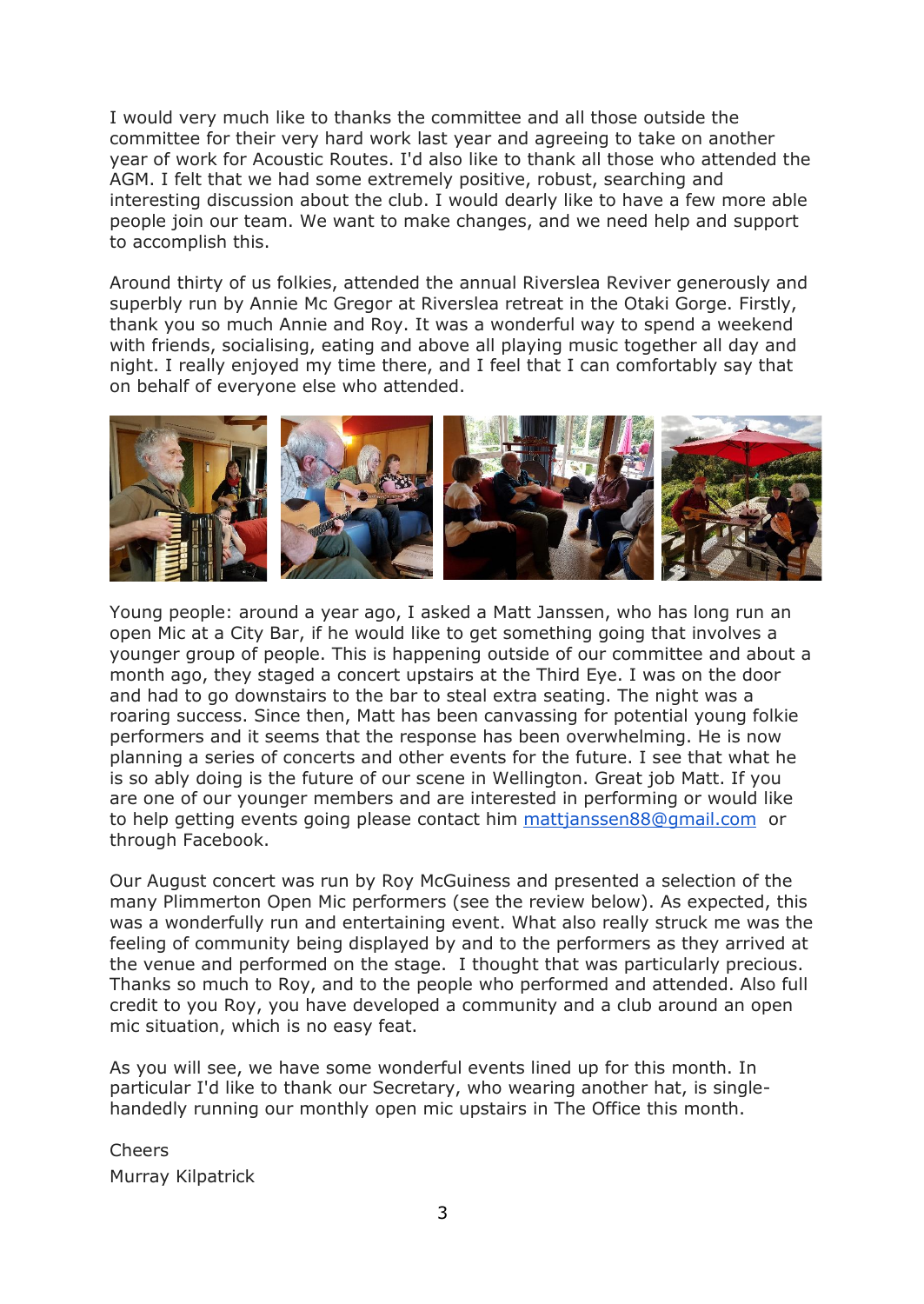## **3. Open Mic Upstairs at 'The Office', Newtown, Sunday 9 September and Sunday 30 September, 530-8pm**



AR open mic Sunday the  $12<sup>th</sup>$  is a friendly wee open mic in a music-friendly space. Contact: Kevin Ikin (021) 167- 0823[;kevin.ikin@supermail.co.nz](mailto:kevin.ikin@supermail.co.nz)

Then Sunday 23<sup>rd</sup> with Newtown Acoustic Sound. The last few sessions have been fantastic. Lots of talent and variety. Thanks to all those making our Sunday evenings a treat. Contact[:newtownacousticsound@gmail.com](mailto:newtownacousticsound@gmail.com)

Singers, songwriters and poets all welcome. Expect to perform two songs. On a quiet night, there might be time for an extra item.

## **4. Open Mic, Plimmerton Boating Club, 66 Moana Road, Plimmerton, Thursday 13 September, 7 pm**

A highly popular monthly event in a lovely venue. Low cost drinks and food, and a sound system. Contact: Roy on (021) 433- 878.

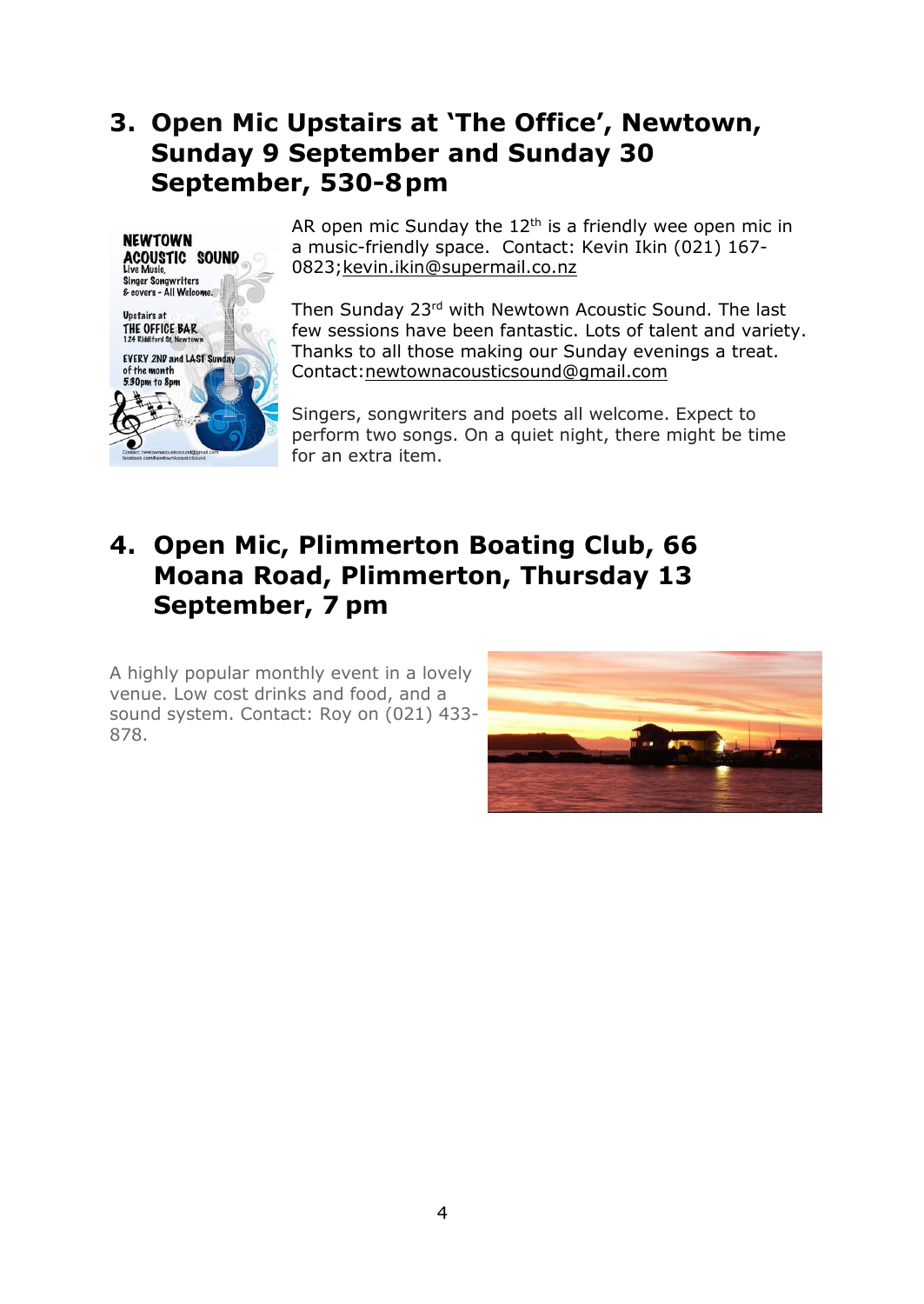## **5. The 2018 Joan Prior Young Performers Award**

After a year's break, we're delighted to announce that the Joan Prior Young Performers Award is back again in 2018.

![](_page_4_Picture_2.jpeg)

![](_page_4_Picture_3.jpeg)

JOAN PRIOR was a folk phenomenon in Wellington for thirty years, playing, singing, and making things happen. After she died in 2010 her family donated her instruments, recordings and memorabilia to Acoustic Routes, and this enabled us to set up the award in her name to encourage young acoustic performers, aged 15-25.

Like Joan, Acoustic Routes is very keen to encourage younger musicians, and we congratulate the winners so far, and all the entrants over the past three years.

| <b>YEAR</b> | <b>WINNER</b>         |
|-------------|-----------------------|
| 2014        | <b>FLIX ROSE</b>      |
| 2015        | DANIEL WHITE          |
| 2016        | <b>HUNTER GILTRAP</b> |

For more information about this year's award and the entry form, follow the link below:

http://**acousticroutes**[.org.nz/joan-prior-award-conditions/](http://acousticroutes.org.nz/joan-prior-award-conditions/)

## **6. Review, Plimmerton Open Mic at Acoustic Routes, 23 August**

I've really enjoyed the last couple of concerts where other groups have organised and presented the night's entertainment for us. In July, Vic Folk put on a great show, and last month performers from the Plimmerton Open Mic fronted up and gave us another cracker of a concert. MC and organiser, Roy McGuinness started running open mics at the Plimmerton Boating Club several years ago and created a monster, as he put it.

At this concert, we saw a selection of people who perform regularly at the Boat Club. Those of you who go there will have seen them all before, but this night we got to hear them in a slightly more formal and quieter concert setting and the half dozen acts had more time than the usual two or so numbers you get at open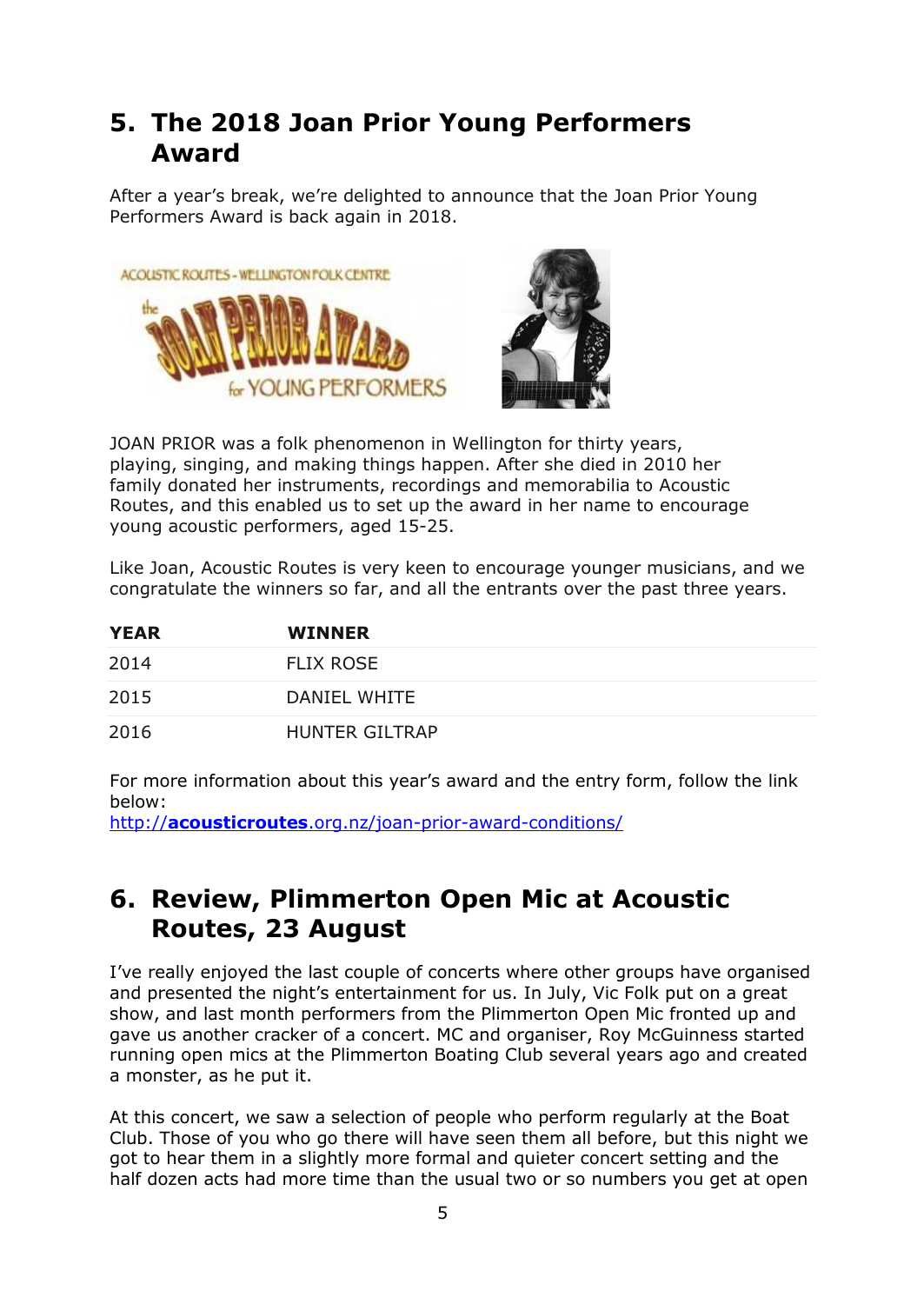mics. That also gave the performers more opportunity to use each others' talents to provide backing for their songs.

The regular openers at Plimmerton, Cameron Te Moananui and Julie Usmar, started the night for us with a set of Cam's songs, with their appealing bluesy grooves. Bruce Carey and Phil ("The Busker") Townley helped out on bass and sax and Roy sat in on cajon.

![](_page_5_Picture_2.jpeg)

Next, singer- songwriter Annette, with three of her lovely songs. One of them, "Dots", is a favourite of mine. Sue Rose and Murray Kilpatrick, collectively known as Sage, followed with a polished set of classic songs, including the Scottish oldie, "Will Ye Gang Love".

Bruce Carey, one of our most prolific songwriters, gave us another bunch of beauts, backed by Tim Roper on Bass and Cam and Julie on guitar and cajon. "Cow Pat Love" evoked the nostalgia of steamy warmth on a frosty morning and the borax was poked at "The Bishop" (no prizes for guessing which one).

Robyn Lynn, backed by Phil The Busker on guitar this time, put her strong voice to good effect on Dylan and Stealers Wheel covers and her first ever original song, "A New Version of Me". Phil wrapped up the night with his own set of mostly Dylan songs, getting the voice and interpretation just right.

Kevin Ikin.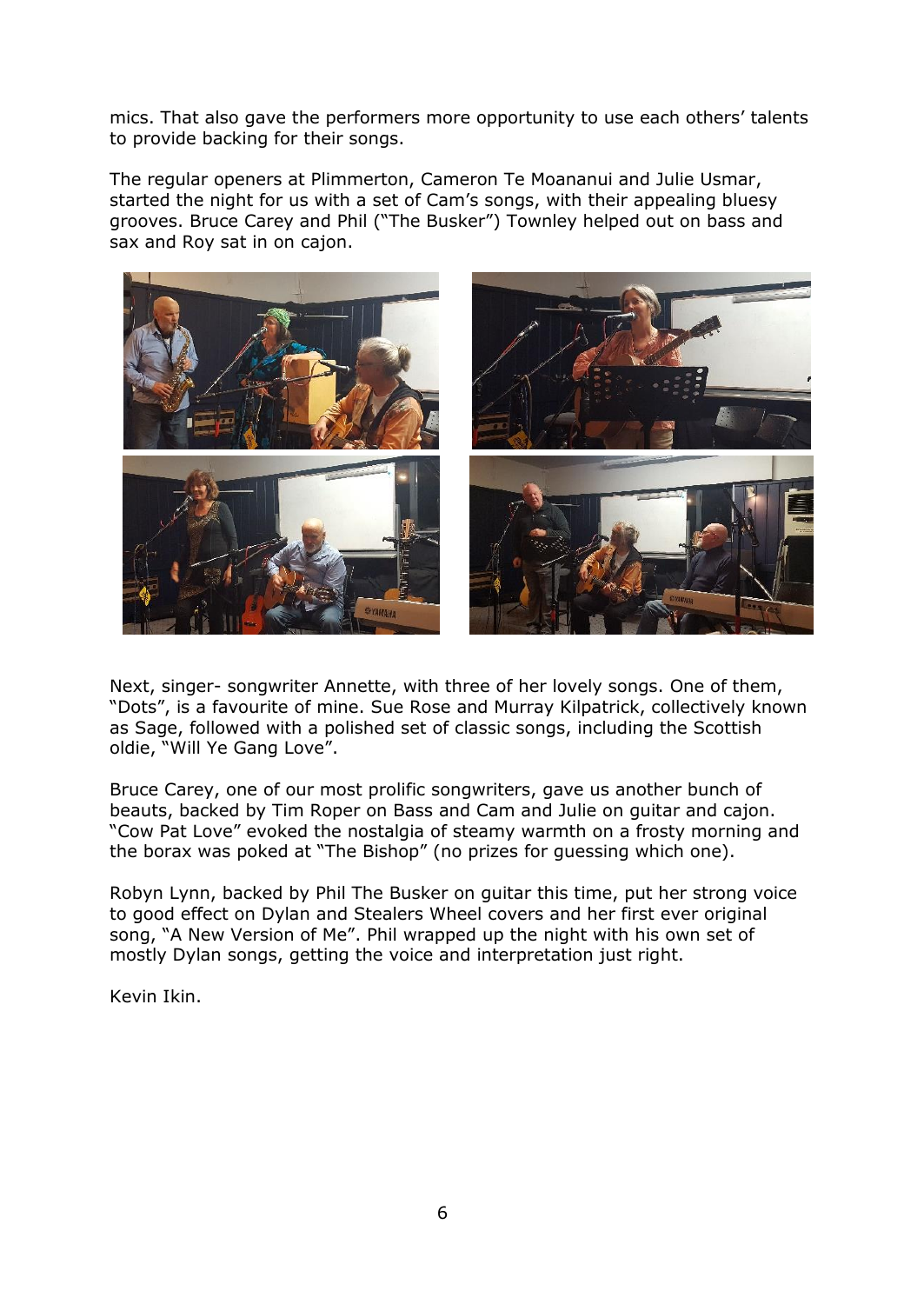## **7. Acoustic Routes membership, July 1, 2018 – June 30, 2019**

#### **Subs**

 $\textsf{Single} \quad \textsf{Single} \quad \textsf{Single}$ Double/family (children under 18) \*\$40.00 Other (Student, life member partners, beneficiaries) \*\$15.00 Where one person is over 65 and the other is under the membership is \*\$40. Where both parties are over 65, or receive benefits the membership is \*\$30

#### **What being a member gives you**

An annual programme of concerts by top-class musicians Regular performance opportunities at a range of other musical events Regular communications about what's on Discounted entry to club events and concerts Discounted entry to participating folk clubs Discounts on selected items at Alistair's Music, Cuba Street Voting rights at the AGM or any subsequent SGM

#### **Payment options**

Complete this form and post it with a cheque made out to Wellington Folk Centre, P.O. Box 27-191 Marion Square WELLINGTON 6141 Pay by internet banking to 'Wellington Folk Centre Inc.': ANZ account 01 0505 0182241 00 (*ensure your name is included for refer*ence) and simultaneously forward your details (as below) to [treasurer@acousticroutes.org.nz](mailto:treasurer@acousticroutes.org.nz) . Hand your form plus payment to a committee member at an Acoustic Routes event.

………………………………………………………………………………………………………………….………………

PLEASE COMPLETE: many thanks for your support

| Amount paid: | S.                            | Choose one: Single, Double /Family, Other                                      |
|--------------|-------------------------------|--------------------------------------------------------------------------------|
| Donation:    | $\mathbb{S}$ and $\mathbb{S}$ | (Wellington Folk Centre is a registered charity                                |
|              |                               | and donations of \$5.00 or more are tax-deductible. A receipt will be issued.) |
|              |                               | Payment has been made by cheque/direct credit/other                            |
| NAME(S):     |                               |                                                                                |
|              |                               |                                                                                |

POSTAL ADDRESS:\_\_\_\_\_\_\_\_\_\_\_\_\_\_\_\_\_\_\_\_\_\_\_\_\_\_\_\_\_\_\_\_\_\_\_\_\_\_\_\_\_\_\_\_\_\_\_\_\_

POSTCODE:\_\_\_\_\_\_\_\_\_\_\_ Phone number\_\_\_\_\_\_\_\_\_\_\_\_\_\_\_\_\_\_\_\_\_\_\_\_\_\_\_\_\_\_\_

YOUR CURRENT E-MAIL ADDRESS: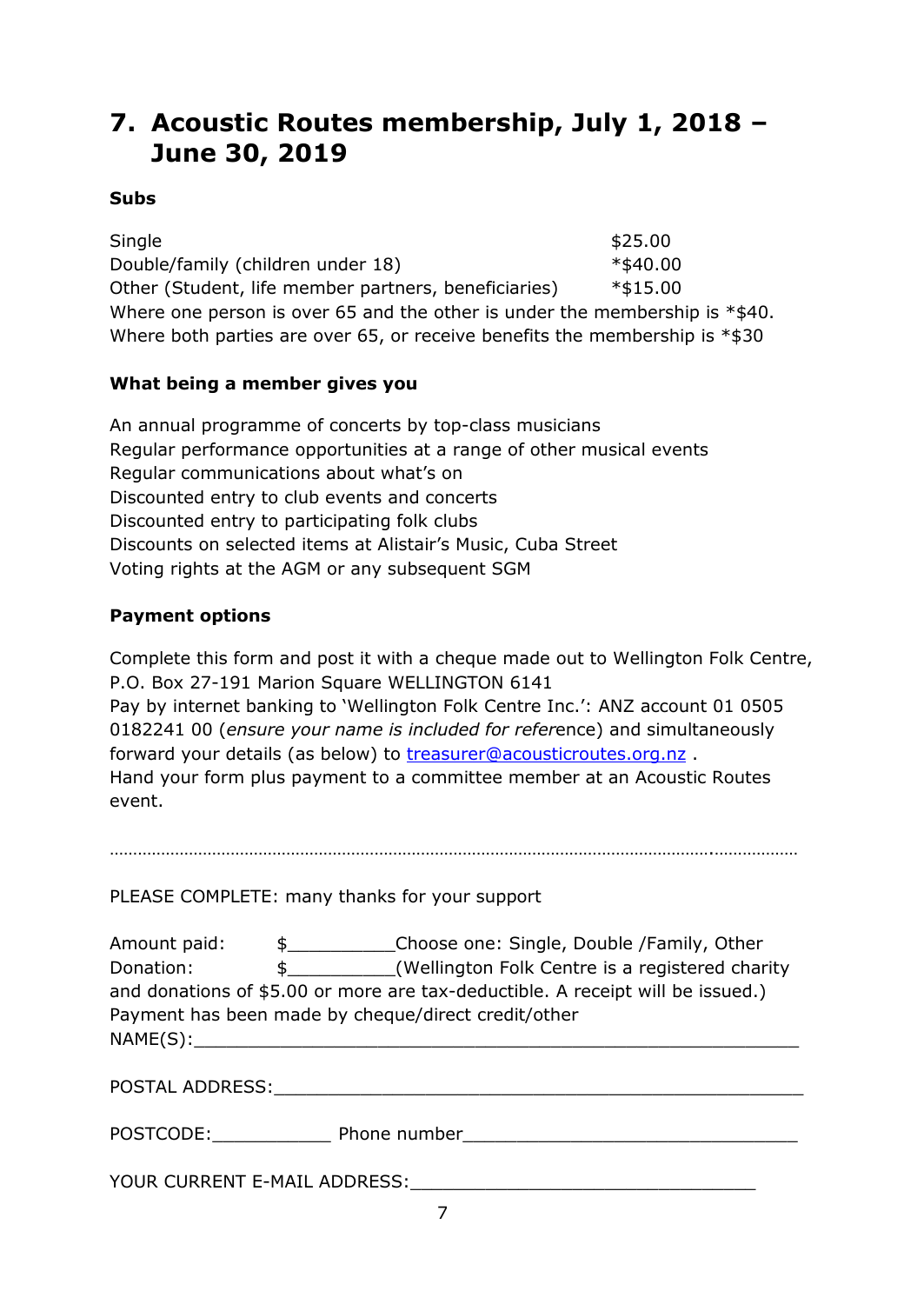# **8. Balladeer music noticeboard**

Where you can advertise your music-related items—lessons, instruments, gigs, band members wanted, etc.

#### **a) Trad Singing Session, Upstairs at the Sprig and Fern, Thorndon, Monday 10 September, 6:30 pm**

With Dave Barnes hosting, this session celebrates unaccompanied singing in traditional style. Fine beer and food to be had at the bar. Contact: Dave Barnes [david.barnes@xtra.co.nz](mailto:david.barnes@xtra.co.nz)

#### **b) Plimmerton Up Close and Personal presents Dusty in concert, 21 Gordon Road Plimmerton, Saturday 15 September, 730 pm**

![](_page_7_Picture_5.jpeg)

Multi-instrumentalist Dusty Burnell, who has been playing stages throughout New Zealand and Australia for the past 5 years in various groups, is now embarking on a solos tour. to embark on a series of Solo performances.

Expect a varied journey through the American Song book touching on High Lonesome ballads, Jazz standards, Old Time, trad Folk and country songs, plus some new original material.

Please bring your own drinks and a plate to share for supper. Feel free to arrive from 6:30 pm to mix and mingle.

Tickets are 10.00 each. To book your place contacting Anne McGregor on 0274599376.

#### **c) Plimmerton Up Close and Personal presents 'Fables', 21 Gordon Road Plimmerton, Wednesday 26 September, 730 pm**

Featuring Victoria V, Dusty, James and Jess. Please bring your own drinks and a plate to share for supper. Feel free to arrive from 6:30 pm to mix and mingle.

Tickets are \$15.00 each. To book your spot for this popular concert phone Anne McGregor on 0274599376.

#### **d) Paekakariki open mic, St Peter's Hall, Beach Rd, Paekakariki, Friday 28 September, 730 pm**

![](_page_7_Picture_14.jpeg)

Paekakariki Non-Profit Music Collective presents this new event, featuring talent from Paekakariki, the Kapiti and Wellington regions and much, much further off... Musicians and singers – all welcome! Sign up at the door to perform, or just come and listen. Sound system available.

![](_page_7_Picture_16.jpeg)

Admission by koha - please be generous!

Info from tonyfuell@gmail.com or 021 0231 9547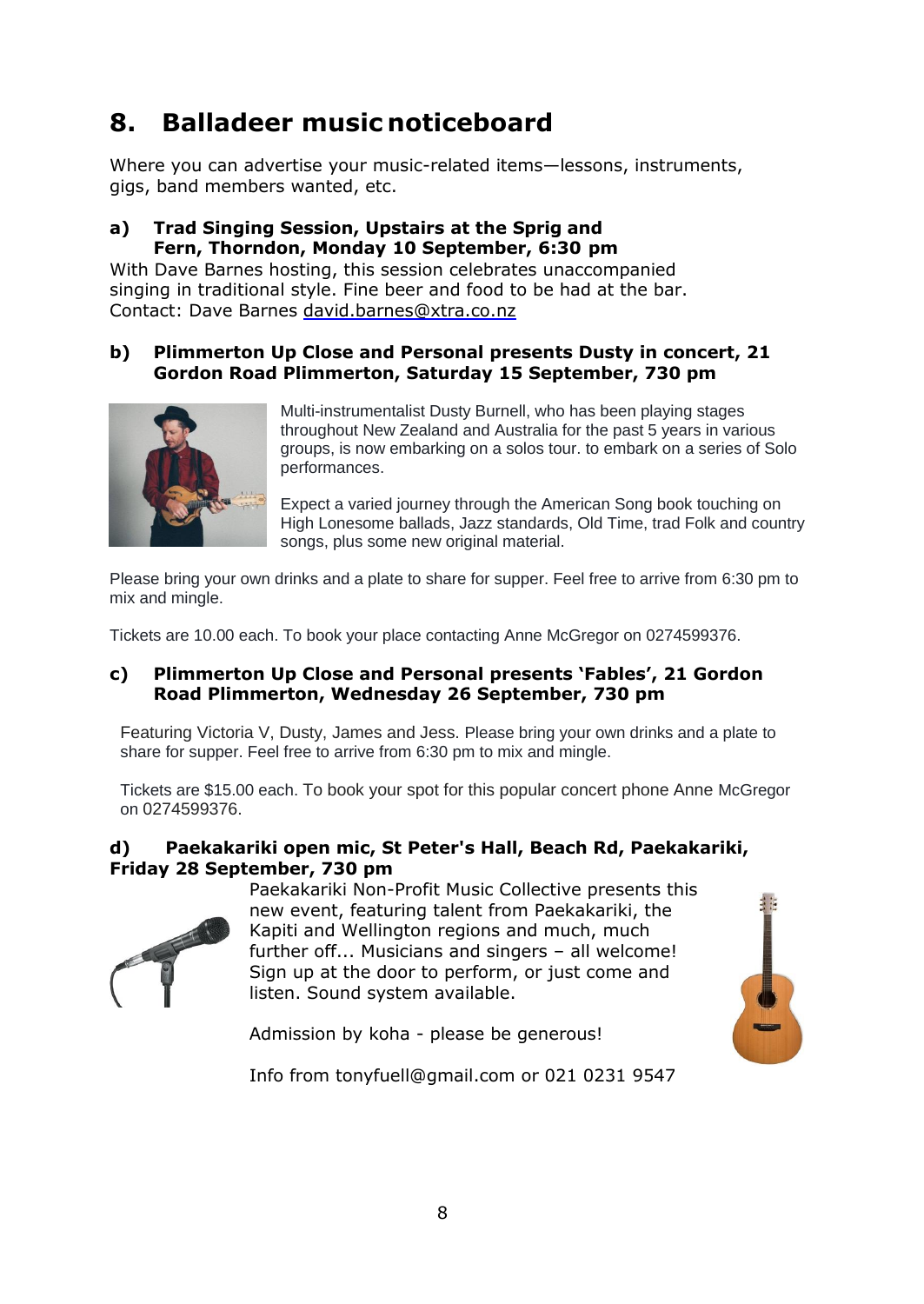#### **e) Ethno New Zealand 2019**

Are you between the ages of 17 and 30? Does a summer traditional/world music experience on the west coast of Auckland sound like you? Ethno NZ 2019 is being held at the Hoani Waititi Marae near Oratia from 18-28 January and the camp ends with a concert at the Auckland Folk Festival.

Ethno NZ is a unique week of young musicians teaching other their traditional music, sharing their cultural experiences and taking part in workshops.

For further information visit the website

<https://ethnonewzealand.wixsite.com/ethnonz/ethno-new-zealand-2018> or email [ethnonewzealnd@gmail.com](mailto:ethnonewzealnd@gmail.com)

#### **f) Fig Tree Cottage Greytown, Weekender Specials for AR Members**

Janette and Niels Gedge are offering special deals to paid-up Acoustic Routes members at the cottage on their lovely property, 75 North Street, Greytown. Thursday 1 November to Friday 30 November: \$80/night for one couple, and \$105/night for 2 couples.

Check it out at [https://web.facebook.com/FigTree-Cottage-Greytown-](https://web.facebook.com/FigTree-Cottage-Greytown-386476615201227/Fig)[386476615201227/Fig](https://web.facebook.com/FigTree-Cottage-Greytown-386476615201227/Fig) Tree Cottage For reservations, contact Janette or Niels [janettekwg@gmail.com](mailto:janettekwg@gmail.com) (021) 0236 1951, or (022) 188 9216

#### **g) Want to review for the Balladeer?**

We have a handful of willing writers who regularly get shoulder tapped to review AR concerts and we are very grateful to them. The AR committee offers a free concert ticket to anyone who reviews a concert for the Balladeer. It is great to hear a range of voices and opinions, so if you are interested please contact Philippa [balladeer@acousticroutes.org.nz](mailto:balladeer@acousticroutes.org.nz)

## **9. Want toperform?**

![](_page_8_Picture_11.jpeg)

AR Committee would like to hear from you if you are interested in performing at our events, including support acts for our monthly concerts. Contact us [performers@acousticroutes.org.nz](mailto:performers@acousticroutes.org.nz)

## **10. About AcousticRoutes**

Acoustic Routes (Wellington Folk Centre Incorporated) is a club for people who enjoy playing and listening to folk and acoustic styles of music.

The fourth Thursday of the month generally features a concert, usually with a visiting artist and support acts from amongst our membership. Check the website or the Balladeer for updates about the venue.

Membership of Acoustic Routes costs \$25 a year for individuals, \$40 for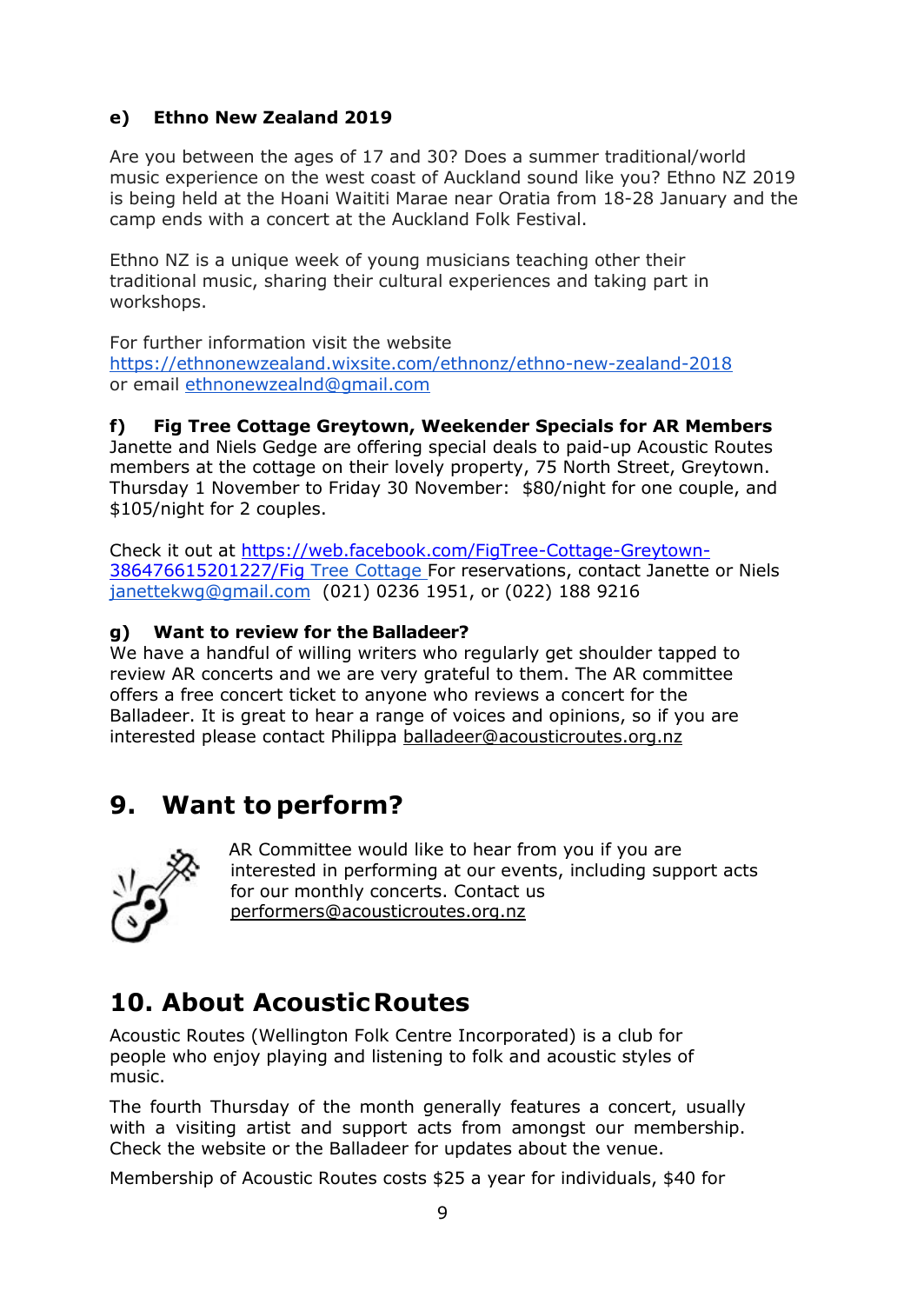couples or families, or \$15 for students and beneficiaries – and as we're now into the second half of the financial year, all membership rates are half price to join from now until June 2017. Membership entitles you to door-charge discounts at Acoustic Routes events, at events put on by most other folk clubs, and at Alistair's Music.

Members get priority access to performance opportunities, and can have input into the club's activities. To join, email [treasurer@acousticroutes.org.nz.](mailto:treasurer@acousticroutes.org.nz)

Acoustic Routes publishes this newsletter (The Balladeer) at the start of every month, and also an acoustic gig guide for the Wellington region (Acoustic Routes update). You can [subscribe online,](http://eepurl.com/mP90b) or contact [publicity@acousticroutes.org.nz](mailto:publicity@acousticroutes.org.nz)

## **11. Acoustic Routes contacts**

**President:** Murray Kilpatrick [musicianmurray@gmail.com](mailto:musicianmurray@gmail.com)  **Correspondence**: Kevin Ikin [secretary@acousticroutes.org.nz](mailto:secretary@acousticroutes.org.nz) **Treasurer/Membership**: Sue Ikin [treasurer@acousticroutes.org.nz](mailto:treasurer@acousticroutes.org.nz) **Balladeer**: Philippa Boy [balladeer@acousticroutes.org.nz](mailto:balladeer@acousticroutes.org.nz) **Acoustic Routes update email**: Murray Kilpatrick [musicianmurray@gmail.com](mailto:musicianmurray@gmail.com) 

**Performance opportunities:** [performers@acousticroutes.org.nz](mailto:performers@acousticroutes.org.nz) **Postal address**: PO Box 27-191 Marion Square, Wellington, New Zealand. **Website**: [www.acousticroutes.org.nz](http://www.acousticroutes.org.nz/)

### **12. Other regular folk events/contacts in the region**

Ceol Alba Scottish Music Club

- When: 4th Friday of month, 7.30 9.30pm. A club forplayingand/or listening to (mostly) traditional Scottish music. Sheet music supplied or downloadable.
- Where: Lower Hutt.
- Cost: \$5 per night

Contact: Lynne Scott, 04 565 0164 [lynne@scott.gen.nz](mailto:lynne@scott.gen.nz)

International Folkdancing

- When: Every Wednesday from February to December, 7.30to 9.15 pm Where: Tarrant Dance Studios, 125 Cuba St, **Wellington**
- Contact: Cashy Yates (04) 569 1618 [cashy@ihug.co.nz](mailto:cashy@ihug.co.nz)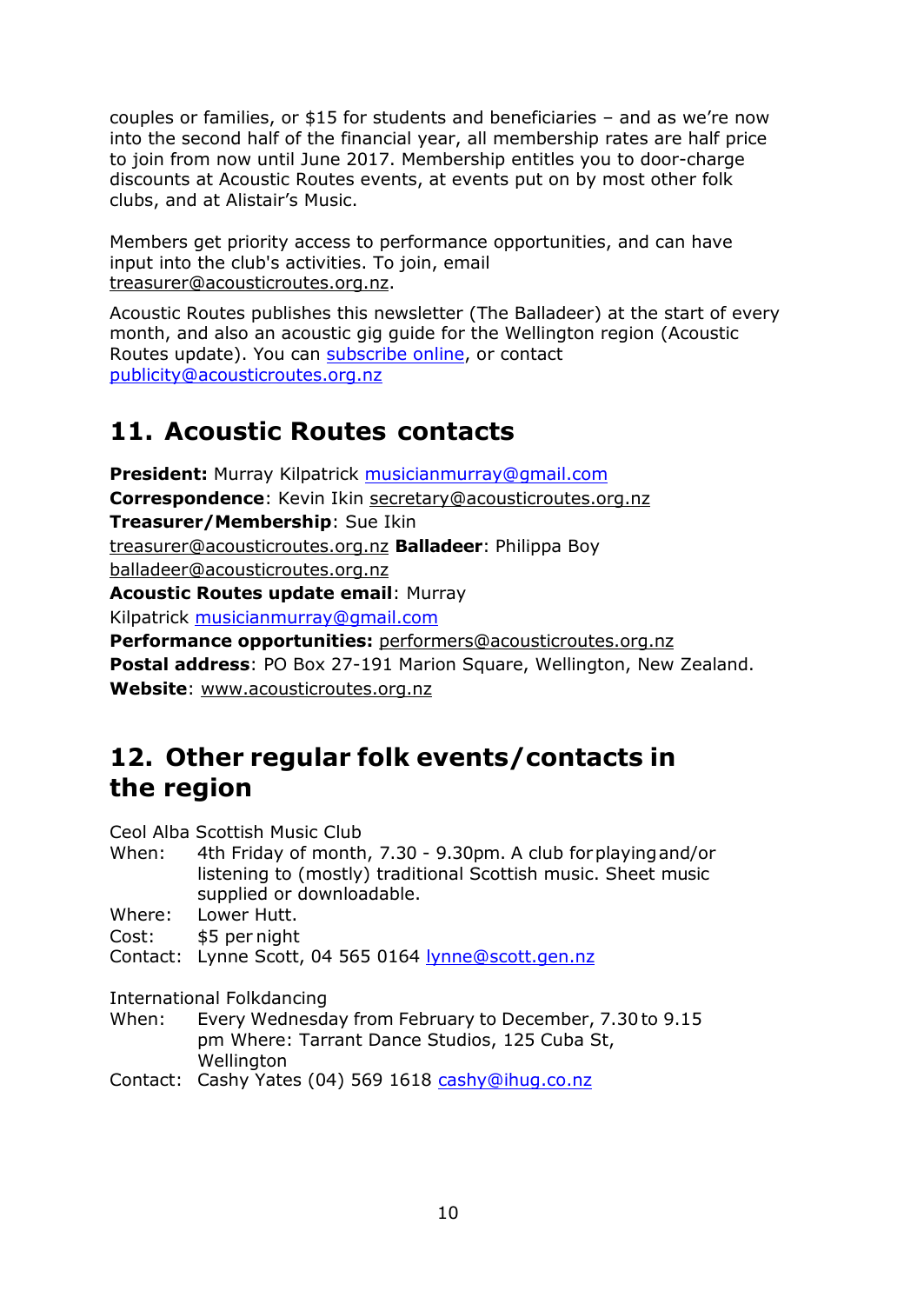Kapiti Live Music Club

- When: 2nd Wednesday of the month, an acoustic social eveningfor listening and/or singing and playing, from 7:30.
- Where: Paul and Kimbra's; 3 Jade Lane, Paraparaumu. Off the east end Mazengarb Road as it changes name and turns toward KapitiRoad.

Contact: [enquiry@klmc.org.nz a](mailto:enquiry@klmc.org.nz)[nhttp://www.klmc.org.nz](http://www.klmc.org.nz/)

Kelburn Pub Live Music

When: Live music every Sunday 3-5pm.

Sunday Roots on the first Sunday of each Month, 4-7pm. Hosted by Pip Payne and featuring a different guest artist each month. Details: 'Sunday roots' on Facebook. Contact the Pub if you are interested in performing.

Levin Folk Club

- When: 2nd Friday of month, 7.30 pm, blackboard concert plus guest artist. Entry:Members \$5, Non-Members \$10, Children \$3 (includessupper) 4th Friday of month, 7.30 pm, acoustic night.
- Where: Horowhenua, Scottish Society and Pipe Band hall, cnr Bartholomew Rd and MiddlesexSt.
- Bookings: Dale Webb [dalewebb@clear.net.nz](mailto:dalewebb@clear.net.nz) Website: [www.levin-folk-music](http://www.levin-folk-music-club.org.nz/)[club.org.nz](http://www.levin-folk-music-club.org.nz/) Facebook: Levin Folk Music

Mainly Acoustic Music Club

- When: (Mostly) every 2nd Tuesday of the month, 7.30pm Where: Mayfair Cafe, 116 Main Street, Upper Hutt
- Contact: Mary Khalil 021 02314505 [mary.khalil@xtra.co.nz](mailto:mary.khalil@xtra.co.nz) Club committee email: [info@mainlyacoustic.co.nz](mailto:info@mainlyacoustic.co.nz)
- Website: <http://mainlyacoustic.co.nz/coming-attractions/>

Morris dancing: Dave Barnes<http://www.morrisdancing.org.nz/>

Music and Poetry at the Metro

- When: Second Sunday of the month, 3.00pm to 5pm
- Where: Metropolitan Restaurant and Bar Lydney Place Porirua
- Cost: free
- Contact: Phil McConnell: [musicandpoetryatthemetro@gmail.com](mailto:musicandpoetryatthemetro@gmail.com) Phone (04) 237 9902 or 027 786 5542 [www.facebook.com/music.metrobar](http://www.facebook.com/music.metrobar)

Pukerua Bay Folk Club

- When: 1st Thursday of month, 8 pm Where: 9 Donlin Rd, Pukerua Bay
- Contact: Murray or Julie Kilpatrick, (04) 239 9951[,julmur@paradise.net.nz](mailto:julmur@paradise.net.nz)